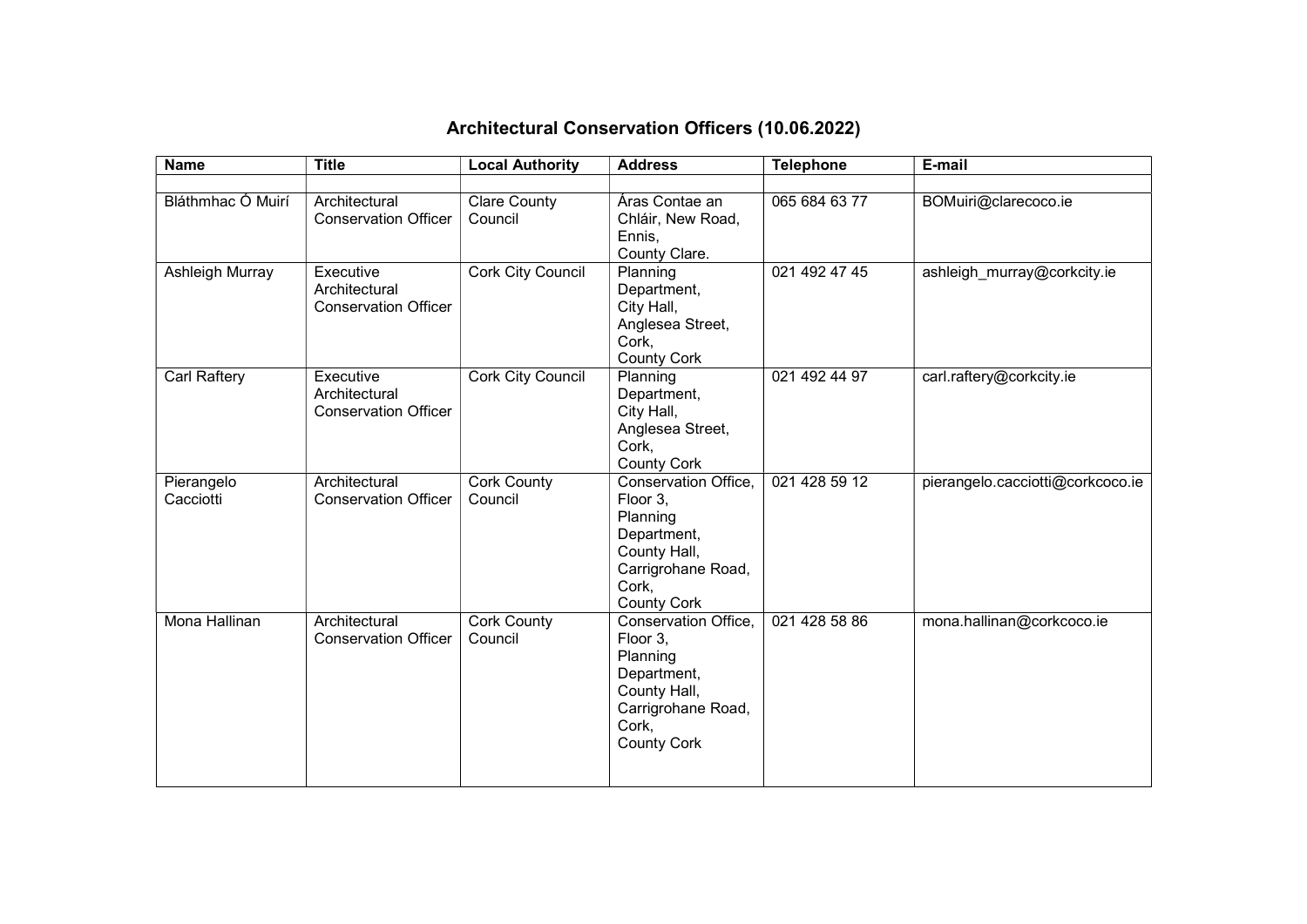| <b>Colette Beattie</b> | <b>Acting Architectural</b><br><b>Conservation Officer</b> | Donegal County<br>Council  | <b>Central Planning</b><br>Unit,<br>County House,<br>Lifford,<br><b>County Donegal</b>                        | 074 917 24 64 | cbeattie@donegalcoco.ie        |
|------------------------|------------------------------------------------------------|----------------------------|---------------------------------------------------------------------------------------------------------------|---------------|--------------------------------|
| Oiseen Kelly           | <b>Acting Architectural</b><br><b>Conservation Officer</b> | <b>Dublin City Council</b> | Archaeology,<br>Conservation and<br>Heritage,<br>Block 3 Floor 3,<br>Civic Offices,<br>Wood Quay,<br>Dublin 8 | 01 222 65 63  | oiseen.kelly@dublincity.ie     |
| Mary McDonald          | Executive<br>Architectural<br><b>Conservation Officer</b>  | Dublin City Council        | Archaeology,<br>Conservation and<br>Heritage,<br>Block 3 Floor 3,<br>Civic Offices,<br>Wood Quay,<br>Dublin 8 | 01 222 63 67  | mary.mcdonald@dublincity.ie    |
| John Beattie           | Assistant<br>Architectural<br><b>Conservation Officer</b>  | Dublin City Council        | Planning<br>Department,<br>Civic Offices,<br>Wood Quay,<br>Dublin 8                                           | 01 222 62 35  | john.beattie@dublincity.ie     |
| <b>Aislinn Collins</b> | Assistant<br>Architectural<br><b>Conservation Officer</b>  | <b>Dublin City Council</b> | Planning<br>Department,<br>Civic Offices,<br>Wood Quay,<br>Dublin 8                                           | 01 222 39 28  | aislinn.collins@dublincity.ie  |
| Sarah-Jane Halpin      | Assistant<br>Architectural<br><b>Conservation Officer</b>  | <b>Dublin City Council</b> | Planning<br>Department,<br>Civic Offices,<br>Wood Quay,<br>Dublin 8                                           | 01 222 5220   | sarahjane.halpin@dublincity.ie |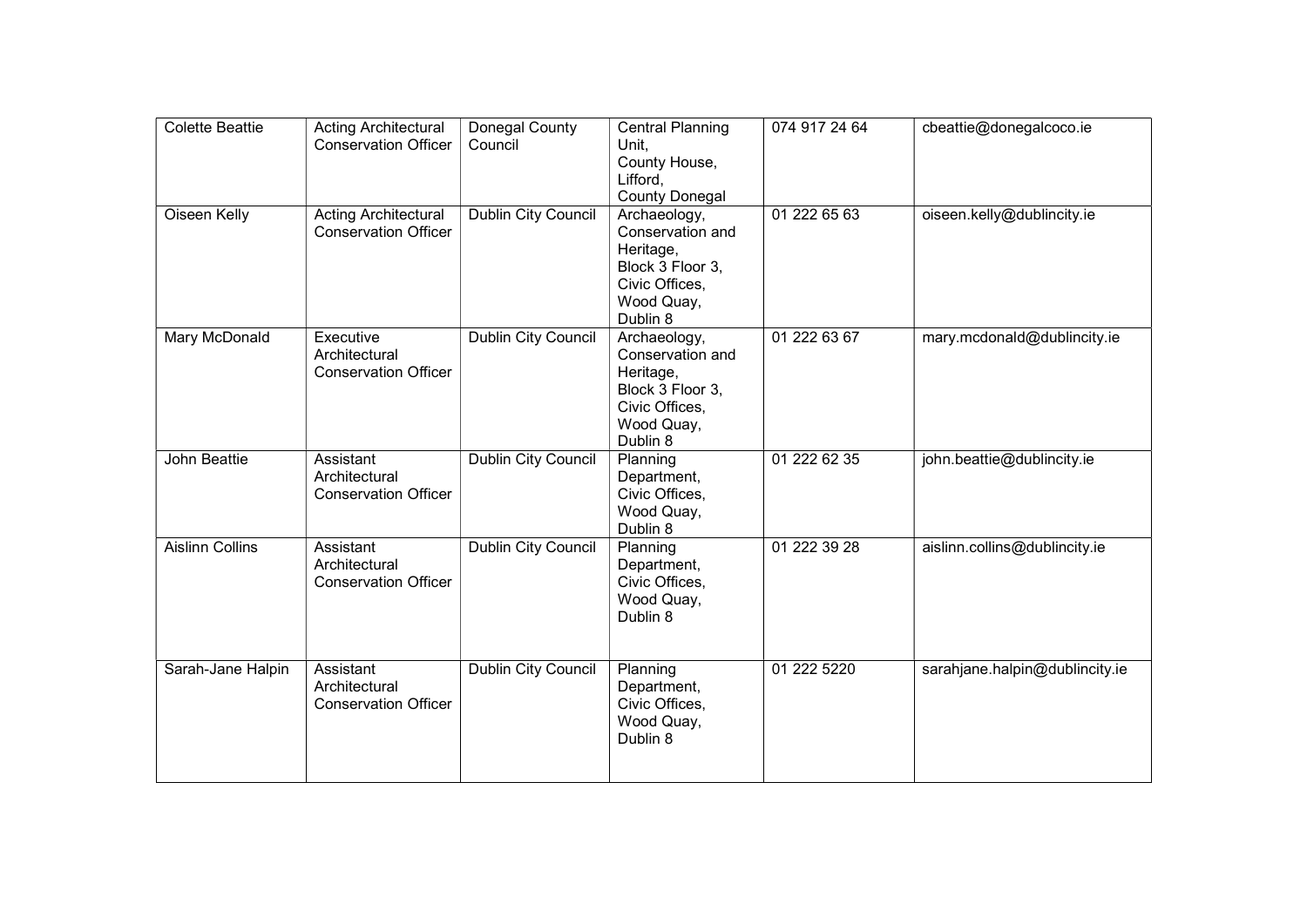| Mary Liz McCarthy  | Assistant<br>Architectural<br><b>Conservation Officer</b> | <b>Dublin City Council</b>                  | Planning<br>Department,<br>Civic Offices,<br>Wood Quay,<br>Dublin 8          | 01 222 62 34  | maryliz.mccarthy@dublincity.ie |
|--------------------|-----------------------------------------------------------|---------------------------------------------|------------------------------------------------------------------------------|---------------|--------------------------------|
| Julie Craig        | Architectural<br><b>Conservation Officer</b>              | Dún Laoghaire-<br>Rathdown County<br>Counil | County Hall,<br>Marine Road,<br>Dún Laoghaire,<br><b>County Dublin</b>       | 01 205 47 00  | juliecraig@dlrcoco.ie          |
| Sinead O'Hara      | Executive<br>Architectural<br><b>Conservation Officer</b> | Dún Laoghaire-<br>Rathdown County<br>Counil | County Hall,<br>Marine Road,<br>Dún Laoghaire,<br><b>County Dublin</b>       | 01 205 48 03  | sohara@dlrcoco.ie              |
| Helena Bergin      | Architectural<br><b>Conservation Officer</b>              | <b>Fingal County</b><br>Council             | Architects<br>Department,<br>County Hall,<br>Swords,<br><b>County Dublin</b> | 01 890 67 09  | helena.bergin@fingalcoco.ie    |
| Laura Johnstone    | Executive<br>Architectural<br><b>Conservation Officer</b> | Fingal County<br>Council                    | Architects<br>Department,<br>County Hall,<br>Swords,<br><b>County Dublin</b> | 087 714 39 39 | laura.johnstone@fingalcoco.ie  |
| Mairin Doddy       | Architectural<br><b>Conservation Officer</b>              | <b>Galway County</b><br>Council             | County Hall,<br>Prospect Hill,<br>Galway,<br><b>County Galway</b>            | 091 509 197   | mdoddy@galwaycoco.ie           |
| Victoria McCarthy  | Architectural<br><b>Conservation Officer</b>              | <b>Kerry County</b><br>Council              | Aras an Chontae,<br>Rathass,<br>Tralee,<br><b>County Kerry</b>               | 066 718 37 93 | vmccarthy@kerrycoco.ie         |
| <b>Ruth Kidney</b> | Executive<br>Architectural<br><b>Conservation Officer</b> | <b>Kildare County</b><br>Council            | Áras Chill Dara,<br>Devoy Park, Naas,<br><b>County Kildare</b>               | 045 980 633   | rkidney@kildarecoco.ie         |